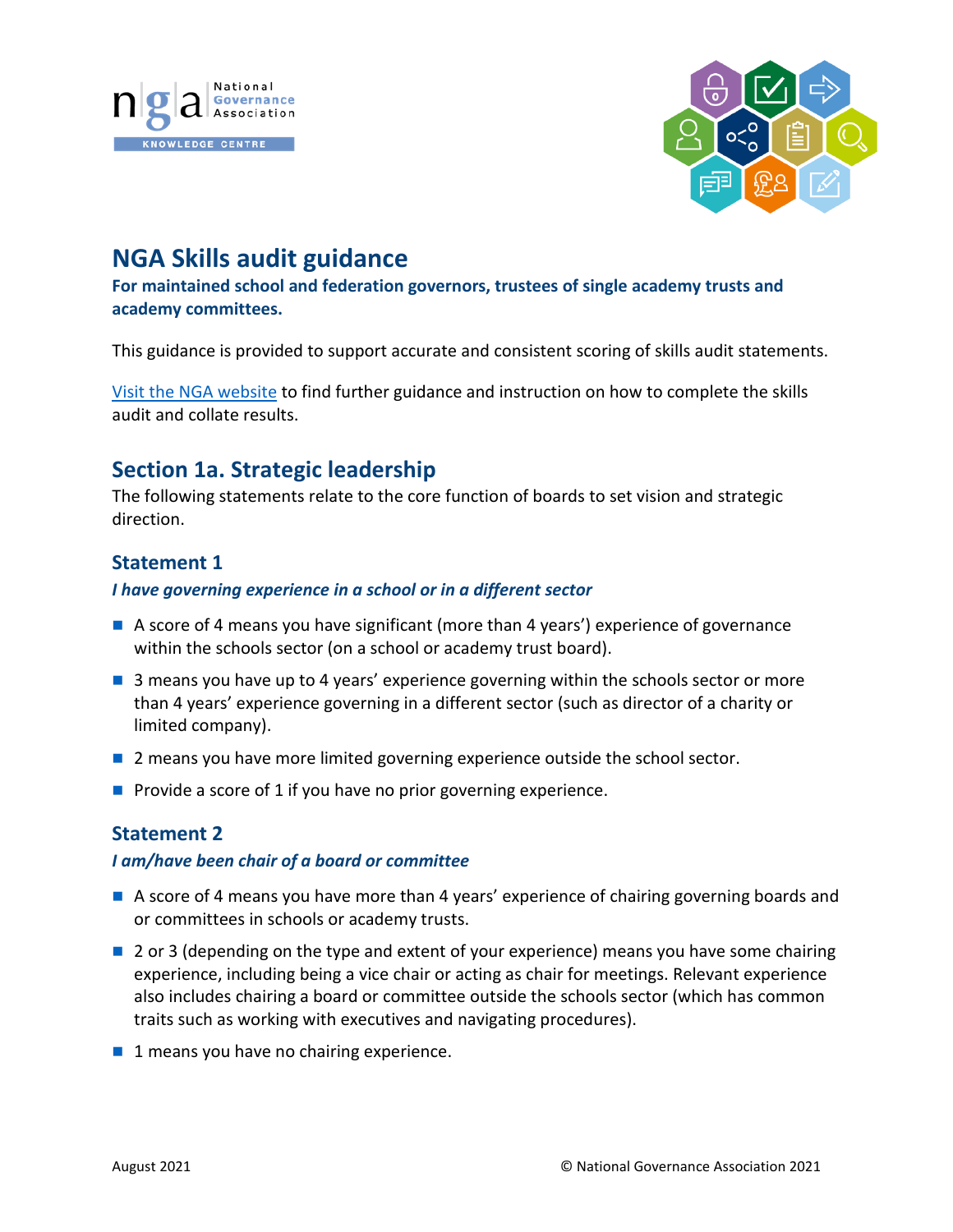

#### *I have experience and expertise in developing a strategy*

*Developing a [medium to long-term strategy](https://www.nga.org.uk/Knowledge-Centre/Vision-ethos-and-strategic-direction/Being-Strategic-A-guide-for-governing-boards.aspx) for any organisation requires: risk management; identification of key performance indicators and deciding how they will be monitored; and consideration of stakeholder (pupils, staff, families and the wider community) views.*

- A score of 4 means you have experience of strategy development in a school. For example, you have led a governing board strategy development day.
- 3 means you have experience of strategy development at the same level outside the schools sector.
- 2 means your experience is less extensive.
- $\blacksquare$  1 means you have no experience of developing a strategy.

### **Statement 4**

#### *I know what the school's strategic priorities are*

- $\blacksquare$  A score of 4 means you know what your school's strategic priorities are, what they mean for pupils and other stakeholders, and can confidently discuss these priorities with others.
- 2 or 3 (depending on the level of your understanding) means you are aware of your school's strategic priorities but don't feel confident discussing them.
- $\blacksquare$  1 means you don't know what your strategic priorities are perhaps because you have recently joined the board or because you haven't been involved in developing the strategy.

#### **Statement 5**

#### *I can identify key risks and evaluate their potential impact*

*Risk evaluation and management help ensure strategic priorities are met. Our [risk management](https://www.nga.org.uk/Knowledge-Centre/Vision-ethos-and-strategic-direction/Managing-Risk-A-guide-for-governing-boards.aspx)  [guidance for NGA members](https://www.nga.org.uk/Knowledge-Centre/Vision-ethos-and-strategic-direction/Managing-Risk-A-guide-for-governing-boards.aspx) explains how these principles are applied in schools.*

- A score of 4 means that you have experience of evaluating and managing risk in a school governance role. In particular, you have contributed to discussions about the school risk register, potential impact and mitigation of risks.
- 2 or 3 (depending on the relevance and extent of your experience) means that you have some understanding of how risk management works in practice. Reading NGA risk management guidance will help you achieve a score of 2 as a minimum.
- **1** means you have no experience of risk evaluation and management and do not feel able to contribute to such a discussion.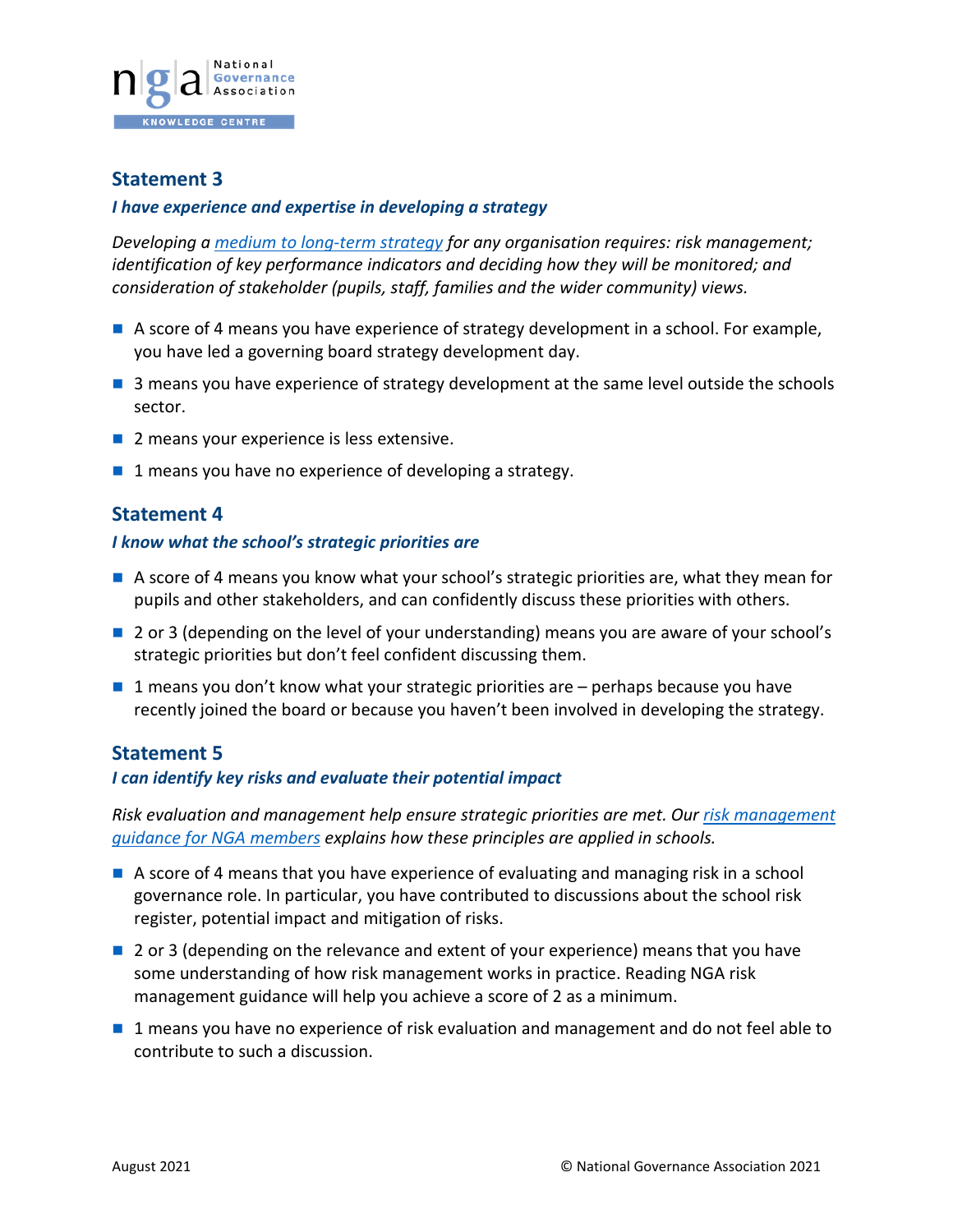

# **Section 1b. Accountability**

These are the competencies that the board needs in order to hold executive leaders to account for the educational and financial performance of the organisation.

## **Statement 6**

#### *I am aware of how the school is funded and what the funding is spent on*

*School funding is largely based on pupil numbers and also includes grants such as the pupil premium.* 

- A score of 4 means you have a good understanding of how funding is allocated under different budget headings and how spending impacts on pupil outcomes.
- **2** or 3 means you have some awareness of your school's funding and how this is allocated but you would not feel confident providing examples of how spending impacts on pupil outcomes.
- $\blacksquare$  1 means you are not aware of what the key information is.

## **Statement 7**

#### *I can interpret budget monitoring reports and ask relevant questions*

*Governing boards (finance/resources committees in particular) should receive budget monitoring reports from their headteacher and or school business professional.* 

- A score of 4 means you can confidently use these reports to ask relevant questions which help provide assurance that the budget is being managed effectively. Your questions focus on any changes to planned spending and the explanations for such changes.
- 2 or 3 (depending on the relevance and extent of your experience) means you have evaluated financial data in a school or another organisation, and this experience informs your contribution to finance and budget discussions in meetings.
- A score of 1 means that you have no experience of using financial data and so do not yet feel able to contribute to relevant discussions.

## **Statement 8**

#### *I understand how the school's curriculum meets the needs of all pupils*

*Influencing curriculum policy (as opposed to the way in which pupils are taught), is a fundamental part of the board's role. You can read about the content of your school's curriculum on their website.*

- A score of 4 means you have read and understood the curriculum content and feel confident discussing this with colleagues.
- **2** or 3 means you have read the curriculum content but do not yet feel confident discussing this with others.
- $\blacksquare$  1 means you are not aware of what the curriculum content is.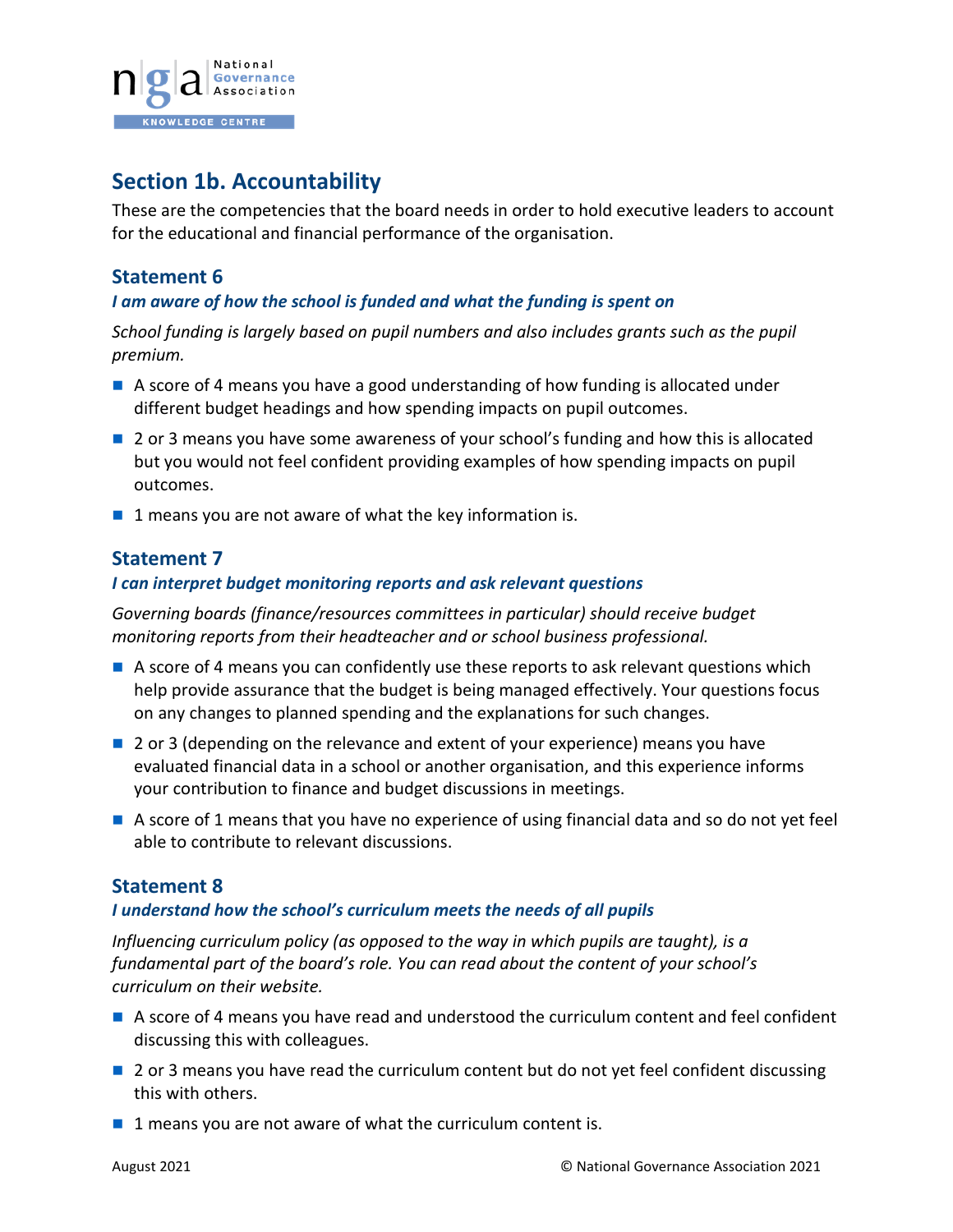

### *I understand how my governing board engages with stakeholders – pupils, parents, staff and the wider community – and how this informs decisions*

- A score of 4 means you have been involved in your board's stakeholder engagement activity, which may include: evaluating parent survey responses, attending parent and pupil forums, or meeting with staff and outside organisations (such as the local authority).
- **3** means you have experience of stakeholder engagement on another governing board.
- **2** means you have experience of stakeholder engagement outside of the schools sector.
- 1 means you have no experience of stakeholder engagement.

### **Statement 10**

#### *I feel confident being part of the panel that conducts headteacher appraisal*

- A score of 4 means you have been a member of the panel that conducts the headteacher's annual appraisal in a school.
- 2 or 3 (depending on your level of experience) means you have conducted an appraisal in an organisation outside the schools sector.
- $\blacksquare$  1 means that you have not been part of an appraisal process.

# **Section 1c. People**

People that govern need to form positive working relationships with their colleagues to function well as part of a team.

## **Statement 11**

#### *I know how to build the knowledge I need to be effective in my governance role*

- A score of 4 means you are proactive in ensuring that your development needs are met through courses, e-learning, reading resources or networking. Your induction should provide an essential starting point.
- 2 or 3 means you have identified knowledge or skills gaps but have not yet engaged in or planned relevant development activity.
- 1 means you have not yet identified knowledge or skills gaps and have not engaged in development activity.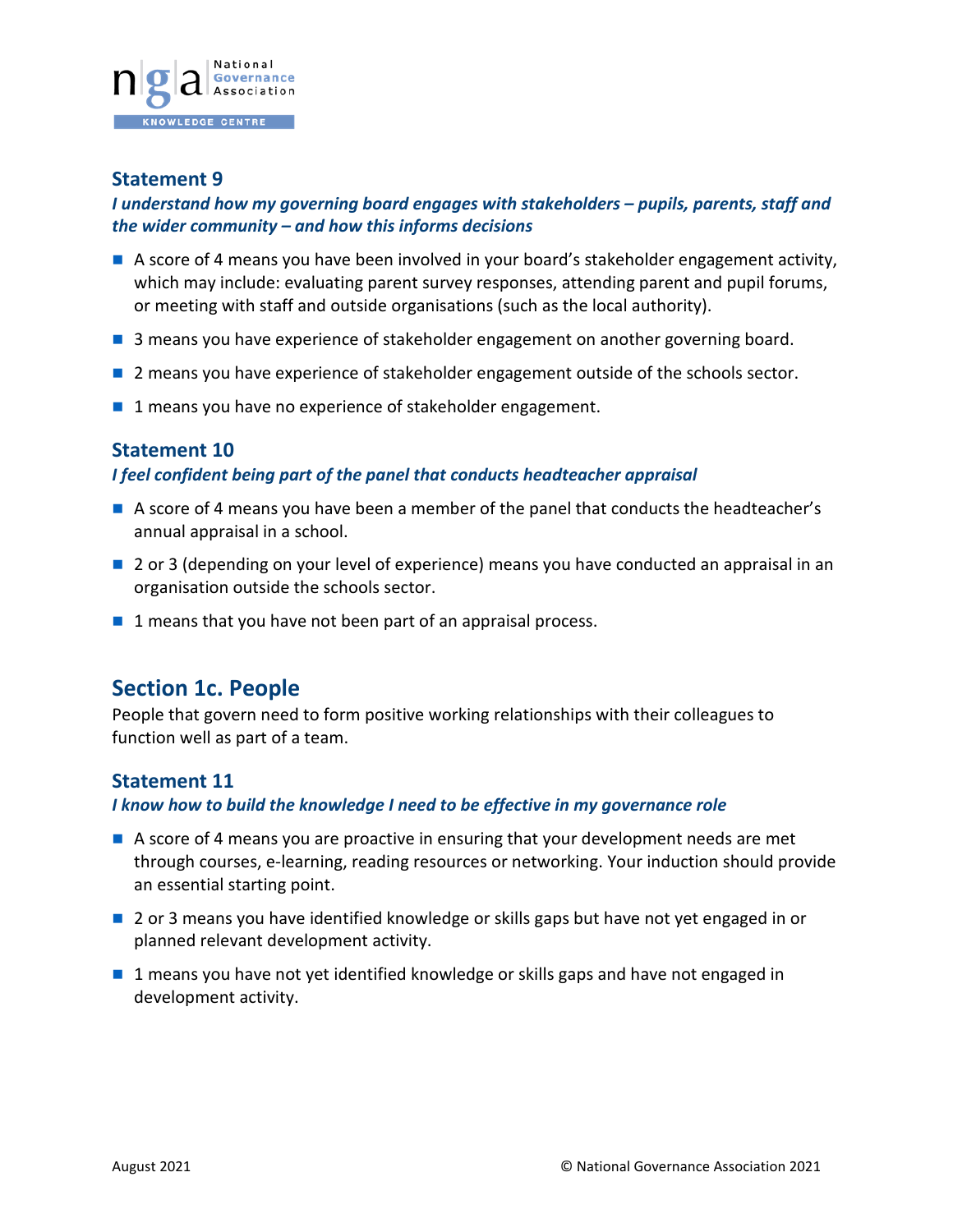

#### *I can build positive, collaborative relationships with members of my board*

A score of 4 means that you:

- $\blacksquare$  are willing to share the workload
- welcome a range of experiences and perspectives
- $\blacksquare$  feel comfortable offering up constructive challenge
- can reach a reasonable consensus
- $\blacksquare$  seek to resolve issues that may lead to conflict
- A score of 2 or 3 means you have identified areas you would like to work on.
- 1 means that you have not yet built collaborative relationships and do not feel confident in how to achieve this.

# **Section 1d. Structures**

Understanding governance structures is vital to avoid unclear and overlapping responsibilities that can lead to dysfunctional or ineffective governance arrangements.

## **Statement 13**

*I understand the strategic nature of the board's role and what governing boards and school leaders should expect from each other.*

NGA [guidance](https://www.nga.org.uk/Knowledge-Centre/Leaders-governing-boards/What-governing-boards-and-school-leaders-should-expect-from-each-other.aspx) on what governing boards and school leaders should expect from each other should be understood and applied to your own context.

- A score of 4 means you have read and understood the guidance.
- 2 or 3 means that you have read the guidance but require further clarity.
- $\blacksquare$  1 means you have not read or understood the guidance.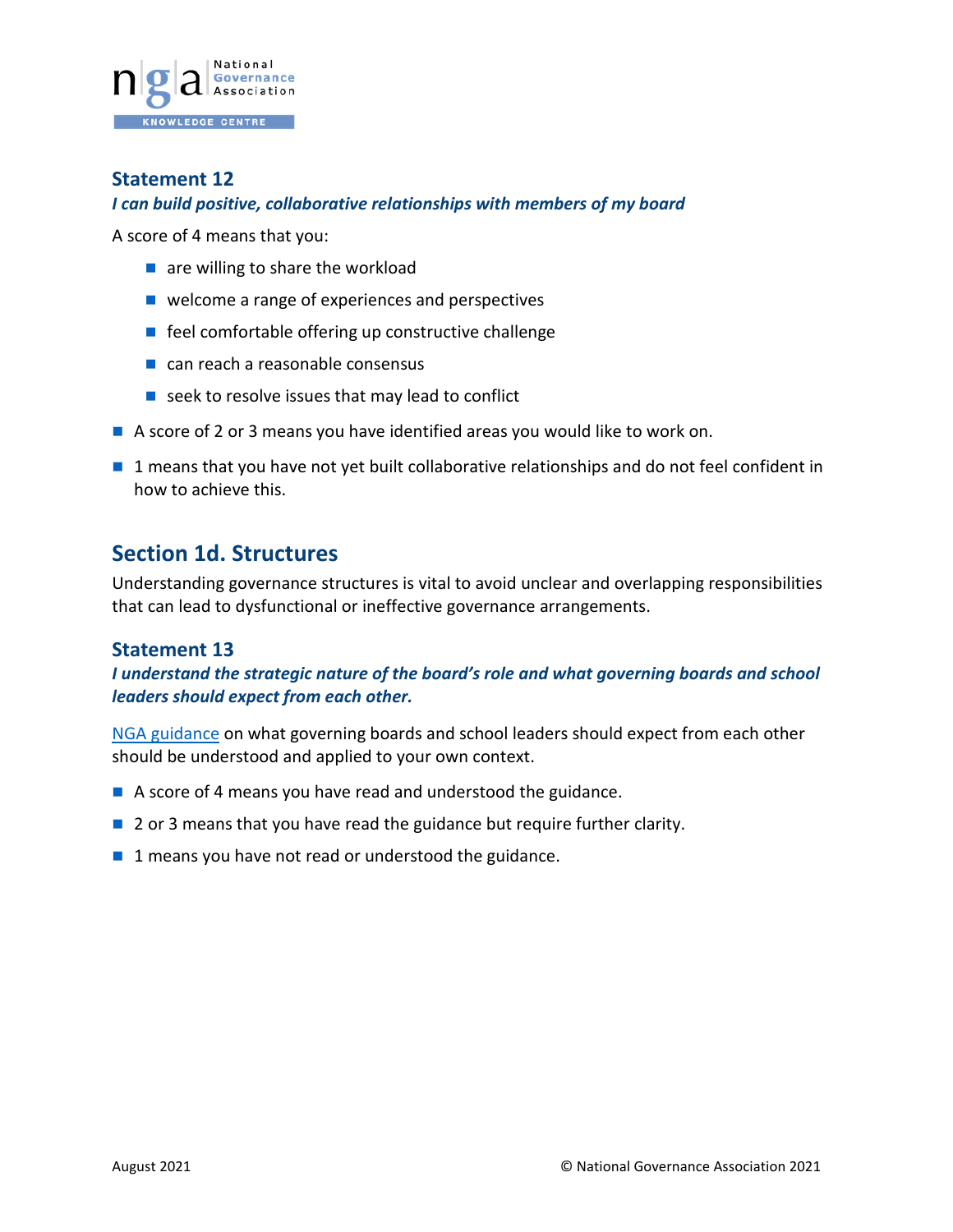

#### *I know what the governing board's core functions are*

The core functions are:

- Ensuring clarity of vision, ethos and strategic direction;
- $\blacksquare$  Holding executive leaders to account for the educational performance of the organisation and its pupils, and the effective and efficient performance management of staff; and
- Overseeing the financial performance of the organisation and making sure its money is well spent

NGA recognises the following as the fourth core function of governance:

**Ensuring the voices of school stakeholders are heard.** 

Chapter one of th[e Governance Handbook](https://assets.publishing.service.gov.uk/government/uploads/system/uploads/attachment_data/file/925104/Governance_Handbook_FINAL.pdf) explains the core functions and describes the features of effective governance. If you have read and understood this chapter, provide a score of 4 for this statement.

### **Statement 15**

#### *I understand how the board delegates its work*

*Governing boards often delegate their work to committees, working groups, individuals (link governors/trustees), and panels (such as for headteacher appraisal).* 

- A score of 4 means you have good awareness and knowledge of how the governing board delegates its work, for example, the specific responsibilities of any committees and their terms of reference.
- **2** or 3 means you have some understanding. For example, you know what committees the board has appointed but not what each one is responsible for.
- $\blacksquare$  1 means you are unaware of how your board delegates its work.

# **Section 1e. Compliance**

All those involved in governance need to understand the legal frameworks and context in which the organisation operates, and all of the requirements with which it must comply.

#### **Statement 16**

### *I feel confident being part of a panel to make decisions (such as on pupil exclusions or complaints)*

- A score of 4 means you have been a member of a panel where you applied relevant policy and procedure and worked with colleagues to reach a decision.
- **2** or 3 (depending on your level of confidence) means you understand how and why panels are formed and, with some support, you would feel confident being part of a panel.
- $\blacksquare$  1 means you do not feel confident being part of a panel.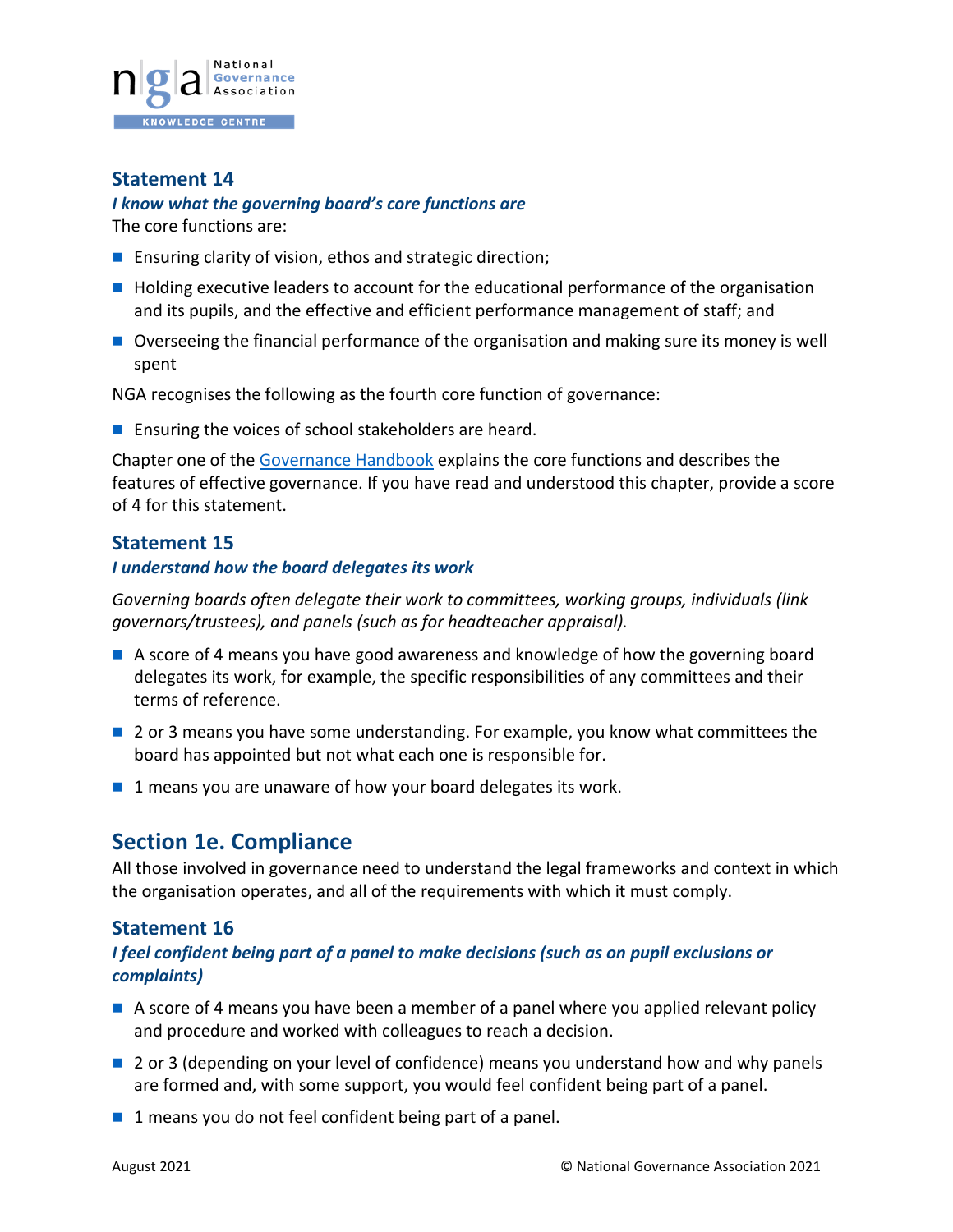

#### *I know how the board meets its legal and compliance responsibilities*

*Your induction to the board (including any induction training course you attend) should provide a broad understanding of the board's legal and compliance responsibilities, such as its [safeguarding duties.](https://www.gov.uk/government/publications/keeping-children-safe-in-education--2)*

- A score of 4 means you have gained a detailed understanding of your board's legal and compliance responsibilities from experience of governing, attending meetings, carrying out the business of the board and undertaking further training and development activity.
- 2 or 3 means you have a lower level of knowledge and understanding.
- 1 means you have yet to gain a broad level of understanding.

## **Statement 18**

#### *I feel able to speak up if I am concerned about non-compliance and unethical behaviour*

- A score of 4 means that, based on your experience of governance, you are able to recognise something that is not  $-$  or does not appear to be  $-$  right and raise it as an issue in an appropriate way, however challenging it may be.
- **2** or 3 means you do not feel confident in recognising and or challenging appropriately.
- $\blacksquare$  1 means you would like more support or guidance in this area.

You may wish to consult [The Framework for Ethical Leadership in Education.](https://www.nga.org.uk/ethicalleadership.aspx)

#### **Statement 19**

#### *I can identify when independent, expert advice may be required*

*Effective governing boards understand the benefit of having independent, expert advice and the risk of not having it. It is important to have regard to the advice of the board's governance professional (clerk to the board) on issues of compliance and other matters. It may also be necessary, on occasion, to seek legal, financial, or human resource advice.* 

- $\blacksquare$  4 means you feel confident identifying when expert advice is necessary.
- 2 or 3 means you have a lower level of confidence.
- 1 means you are unable to recognise situations where expert advice is necessary.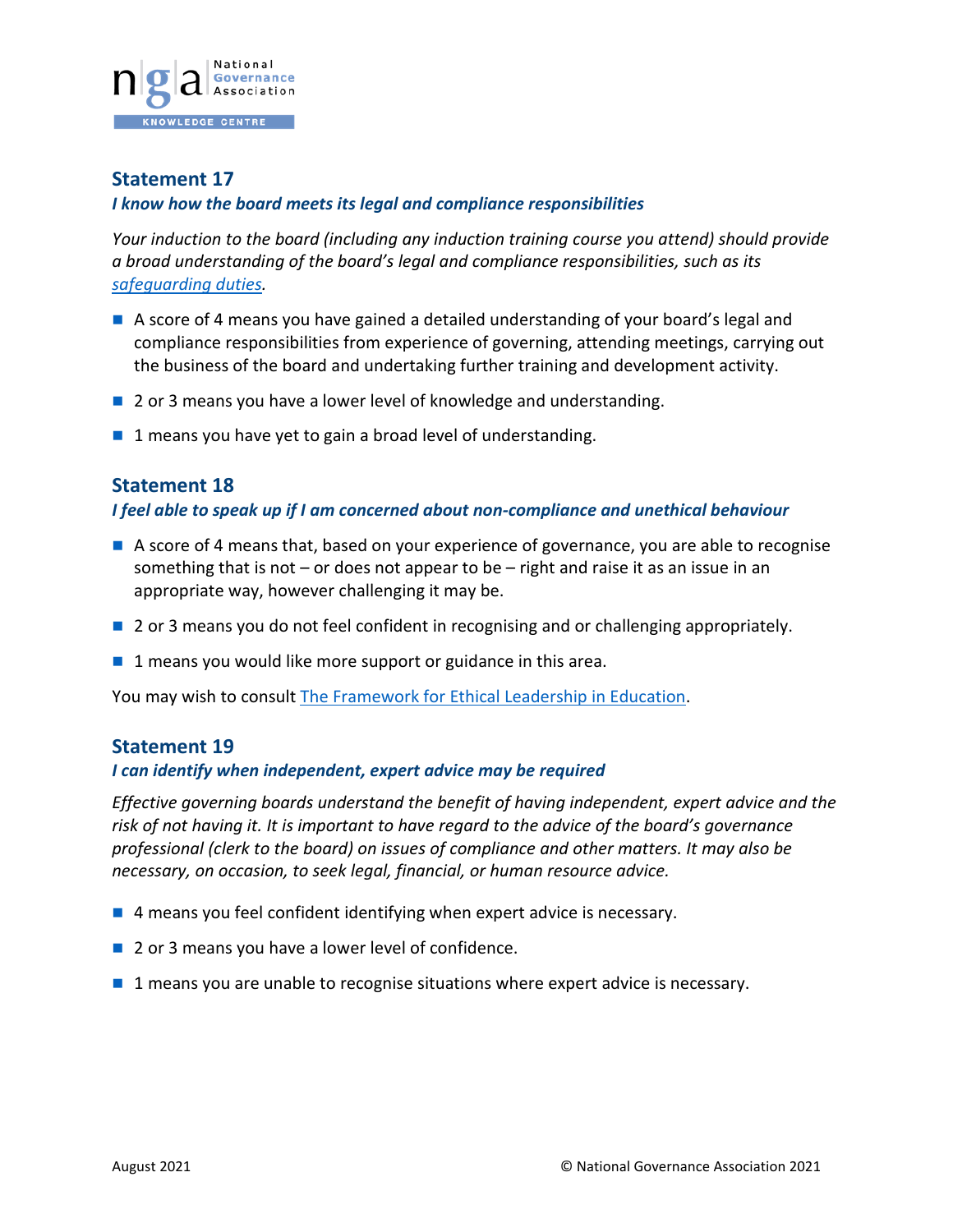

# **Section 2. Equality, diversity and inclusion**

This section is about the board's role in encouraging diversity and ensuring equality: in determining ethos and culture; when recruiting executive and senior leaders; as employers of all staff; and in evaluating the impact of decisions on pupils and other stakeholders.

## **Statement 20**

#### *I know, and empathise with, the community served by the school*

*Governing boards are accountable to the communities they serve. Developing knowledge and understanding of your community means you are better placed to understand the impact of your strategy and decisions on the community.*

- A score of 4 means you have knowledge and understanding of the community served by the school – its characteristics, economy and cultures – which is informed by a range of experiences such as volunteering, talking to people, and or living and working in the community.
- 2 or 3 means that your experience and understanding could be extended.
- $\blacksquare$  1 means you have not yet built a broad knowledge and understanding of the community served by the school.

## **Statement 21**

#### *I understand the legal responsibilities of governing boards in relation to equalities*

*Governing boards have a legal duty under The Equality Act to protect pupils and staff against discrimination, harassment and or victimisation.*

- A score of 4 means you have read and understood Department for Education guidance on [The Equality Act](https://www.gov.uk/government/publications/equality-act-2010-advice-for-schools) (and or NGA [Equality and diversity guidance\)](https://www.nga.org.uk/Knowledge-Centre/Vision-ethos-and-strategic-direction/Equality-and-diversity-responsibilities,-culture-a.aspx).
- **2** or 3 means you have some understanding of the responsibilities that schools have under The Act but require further clarity.
- 1 means you have not yet built an understanding of The Act as it applies to schools.

#### **Statement 22**

### *I have influenced an organisation's culture of equality and diversity (through communication, appropriate challenge, awareness raising or developing policies and practices)*

*Culture – the way things get done around here – is what makes a school or trust unique. Culture influences behaviour and practices and so is a crucial component of implementing a vision and strategy. The policies that governing boards adopt influence culture in their school.*

A score of 4 means you have tangibly influenced an organisation's (not necessarily within a school) culture of equality and diversity. Examples include being part of a working group for creating more flexible, family friendly working practices or helping to design a work environment that is more accessible.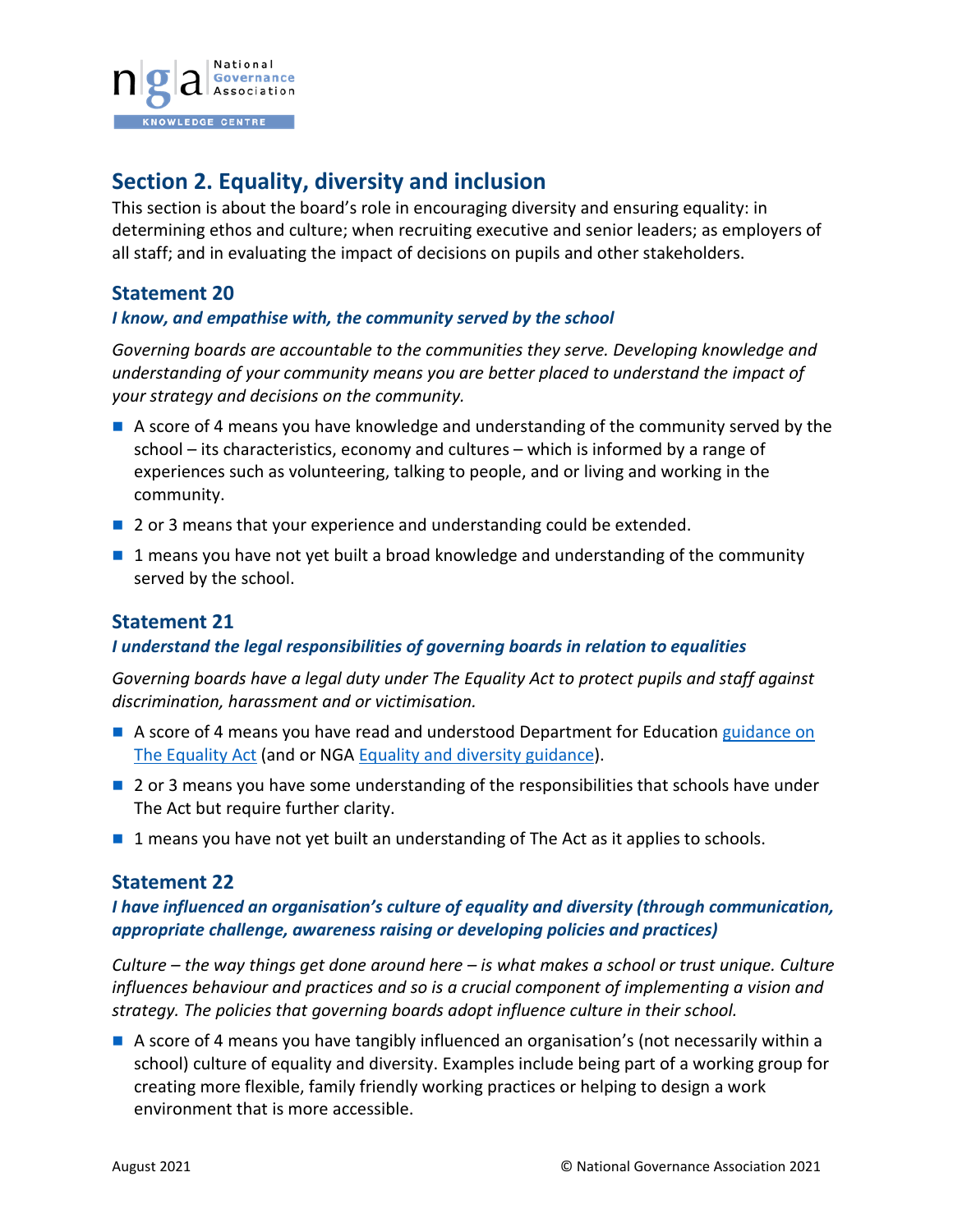

- 2 or 3 means you have not tangibly influenced an organisation's culture but recognise the ways in which this is achieved.
- 1 means you have yet to build an understanding of how organisations develop and maintain a culture of equality and diversity.

### *I have knowledge, experience or training that will help me to promote diversity and inclusion*

*An example is training on unconscious bias (beliefs and views about other people that might not be right or reasonable).*

- A score of 4 means you can confidently contribute to discussions and actions that promote diversity and inclusion. You may have increased your knowledge and understanding through personal experience or by participating in a range of training and development (such as using books, podcasts and mentoring) to gain authentic insight.
- 2 or 3 means you have some knowledge or experience in this area but do not yet feel able to contribute to discussions or suggest appropriate actions.
- 1 means you have not engaged in relevant development activity and do not feel able to contribute to discussions.

## **Statement 24**

## *I can recognise and challenge behaviour, attitudes, policy and practice which go against the inclusive culture we want for our school*

- A score of 4 means you are confident to engage in constructive dialogue over decisions, expectations, attitudes, assumptions or language that, whether intentional or not, could result in individuals or groups being disadvantaged or marginalised.
- 2 or 3 means you have a lower level of confidence.
- 1 means you would benefit from development, support or guidance in this area.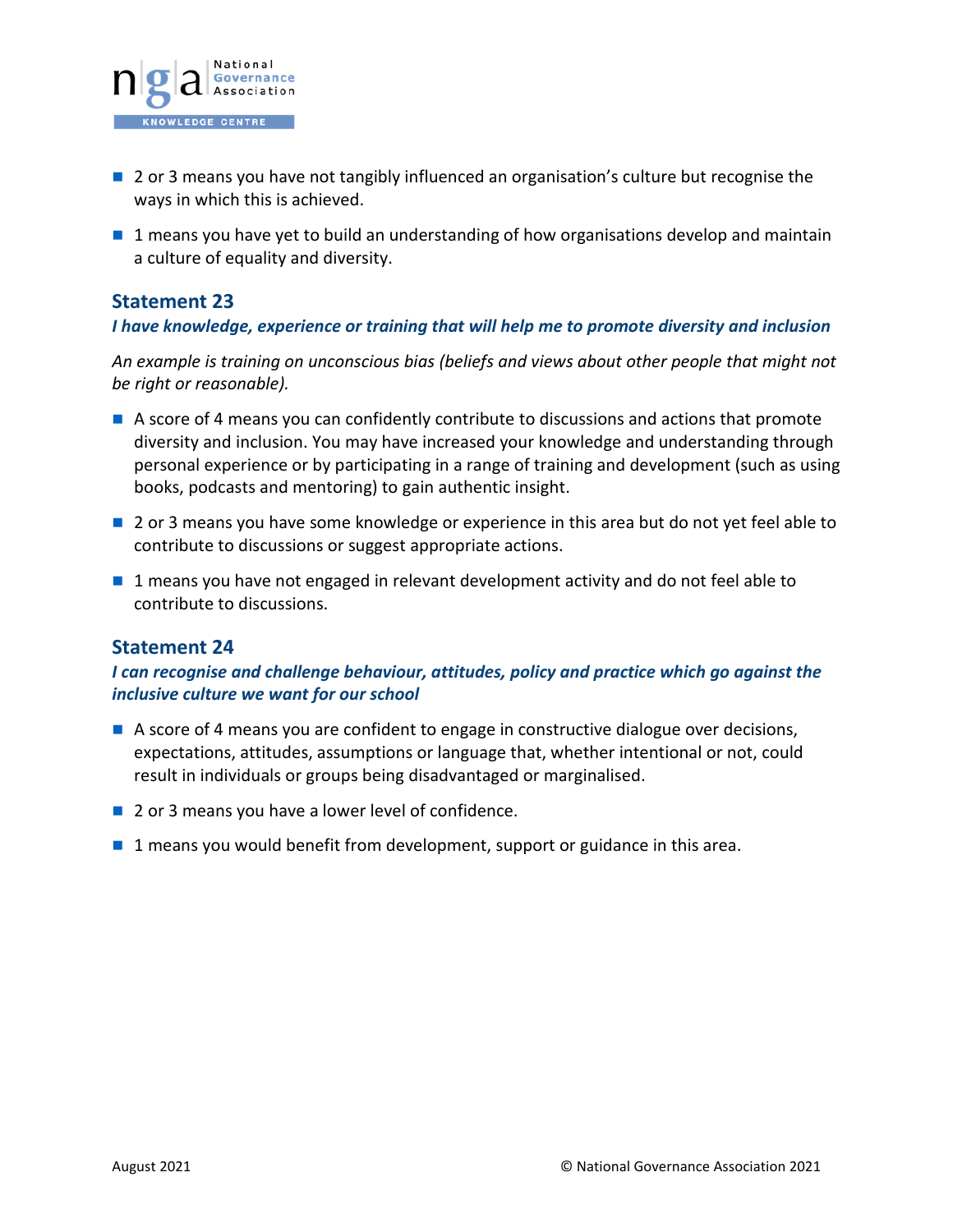

#### *I understand how to use relevant data and insight to identify and resolve issues relating to inequality*

*Data and insight help governing boards to explore issues, verify evidence and question any discrepancies. Examples include data on exclusions, recruitment, and career progression of different groups.*

- A score of 4 means you have used data or insight to identify issues of inequality and affect positive change.
- 2 or 3 means you have limited or indirect experience of using data or insight for this purpose but are aware of its importance.
- 1 means you have not yet built an understanding of how and why data can be used to identify, promote and resolve issues of inequality.

### **Statement 26**

### *Is there any support or training you would like to engage in to help you promote equality and diversity in your school?*

Reflect on the scores you have provided for statements 18 to 23. What do you think will have the biggest impact on your contribution. This could include:

- **Mentoring and coaching**
- $\blacksquare$  Specific training (such as unconscious bias training)
- Reading
- General awareness raising
- $\blacksquare$  A whole board approach (such as a diversity and inclusion workshop)